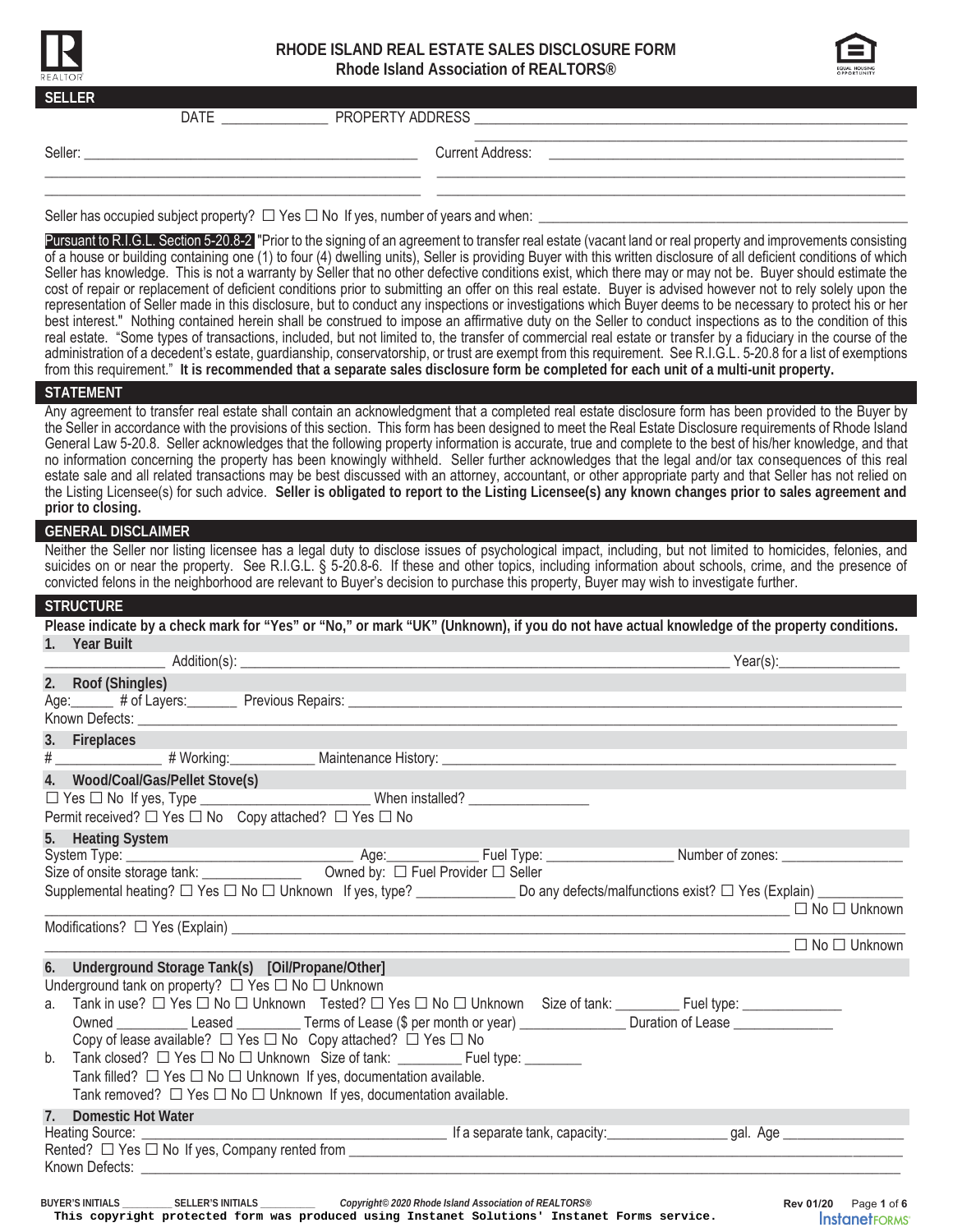| 8. Plumbing                                                                                                                                                                                                                                                                                                      |                          |
|------------------------------------------------------------------------------------------------------------------------------------------------------------------------------------------------------------------------------------------------------------------------------------------------------------------|--------------------------|
| Type: Copper_______Galvanized _______ PVC _______ Mixed ______ None _______ Other __________ Unknown ______                                                                                                                                                                                                      |                          |
| <u> 1989 - Johann Barn, mars ann an t-Amhain ann an t-Amhain ann an t-Amhain ann an t-Amhain ann an t-Amhain ann a</u>                                                                                                                                                                                           | $\Box$ No $\Box$ Unknown |
| <b>No □ Unknown</b> □ No □ Unknown                                                                                                                                                                                                                                                                               |                          |
| 9. Electrical Service                                                                                                                                                                                                                                                                                            |                          |
|                                                                                                                                                                                                                                                                                                                  |                          |
|                                                                                                                                                                                                                                                                                                                  |                          |
|                                                                                                                                                                                                                                                                                                                  |                          |
|                                                                                                                                                                                                                                                                                                                  |                          |
| <u> 1989 - Johann Stone, meil er sich aus der Stone der Stone der Stone der Stone der Stone der Stone der Stone </u>                                                                                                                                                                                             | $\Box$ No $\Box$ Unknown |
| 10. Solar Equipment/System<br>□ Yes □ No □ Unknown Age: __________ Type of System: □ Space Heating □ Electrical □ Water Heating □ Unknown                                                                                                                                                                        |                          |
|                                                                                                                                                                                                                                                                                                                  |                          |
|                                                                                                                                                                                                                                                                                                                  |                          |
| Copy of lease available? $\Box$ Yes $\Box$ No Copy attached? $\Box$ Yes $\Box$ No Operational? $\Box$ Yes $\Box$ No $\Box$ Unknown                                                                                                                                                                               |                          |
|                                                                                                                                                                                                                                                                                                                  |                          |
| 11. Air Conditioning<br>$\Box$ Yes $\Box$ No $\Box$ Unknown Age: ______                                                                                                                                                                                                                                          |                          |
| Type of System: □ Central Air: Number of Zones ______ □ Ductless □ Window Units: Number of Units _____ Age _____                                                                                                                                                                                                 |                          |
| □ Built in Wall Units: Number of Units _______ Age ______<br>Location <b>Exercise Services</b>                                                                                                                                                                                                                   |                          |
|                                                                                                                                                                                                                                                                                                                  |                          |
| ————————————————————————————— □ No □ Unknown                                                                                                                                                                                                                                                                     |                          |
|                                                                                                                                                                                                                                                                                                                  | $\Box$ No $\Box$ Unknown |
| 12. Insulation                                                                                                                                                                                                                                                                                                   |                          |
|                                                                                                                                                                                                                                                                                                                  |                          |
|                                                                                                                                                                                                                                                                                                                  |                          |
| Additional Structural Information (Attach additional sheets if necessary.)                                                                                                                                                                                                                                       |                          |
|                                                                                                                                                                                                                                                                                                                  |                          |
|                                                                                                                                                                                                                                                                                                                  |                          |
| <b>UTILITIES</b>                                                                                                                                                                                                                                                                                                 |                          |
| 13. Sewage System                                                                                                                                                                                                                                                                                                |                          |
| Type: □ Private □ Public □ Both If public system available, is it connected? □ Yes □ No                                                                                                                                                                                                                          |                          |
| If public, Outstanding Assessment? □ Yes □ No Minimum Annual Fee: \$ ____________ Outstanding Balance \$ ______________                                                                                                                                                                                          |                          |
| If private (check all that apply), $\Box$ Cesspool $\Box$ Septic: $\Box$ Leach field $\Box$ Galleys $\Box$ Denitrification System $\Box$ Unknown                                                                                                                                                                 |                          |
|                                                                                                                                                                                                                                                                                                                  |                          |
|                                                                                                                                                                                                                                                                                                                  |                          |
| Location: Date installed: Date installed: Date installed: Date installed: Date installed: Date installed: Date installed: Date installed: Date installed: Date installed: Development of the United States of the United State                                                                                   |                          |
|                                                                                                                                                                                                                                                                                                                  |                          |
|                                                                                                                                                                                                                                                                                                                  |                          |
|                                                                                                                                                                                                                                                                                                                  |                          |
|                                                                                                                                                                                                                                                                                                                  |                          |
| defined in R.I.G.L. Chapter 23-19.15 (The RI Cesspool Phase-Out Act of 2007). Cesspools are a substandard and inadequate means of sewage treatment                                                                                                                                                               |                          |
| and disposal, and cesspools often contribute to groundwater and surface water contamination. Requirements for abandonment and replacement of high-                                                                                                                                                               |                          |
| risk cesspools as established in R.I.G.L. Chapter 23-19.15 are primarily based upon a cesspool's non-treatment of wastewater and the inherent risks to<br>public health and the environment due to a cesspool's distance from a tidal water area, or a public drinking water resource. Purchasers should consult |                          |
| R.I.G.L. Chapter 23-19.15 for specific cesspool abandonment or replacement requirements. An inspection of property served by an on-site sewage                                                                                                                                                                   |                          |
| system by a qualified professional is recommended prior to purchase. Pursuant to R.I.G.L. Section 5-20.8-13, potential purchasers shall be permitted a                                                                                                                                                           |                          |
|                                                                                                                                                                                                                                                                                                                  |                          |
| ten (10) day period to conduct an inspection of a property's sewage system to determine if a cesspool exists, and if so, whether it will be subject to the                                                                                                                                                       |                          |
| phase-out requirements as established in R.I.G.L. Chapter 23-19.15."                                                                                                                                                                                                                                             |                          |
| 14. Water System                                                                                                                                                                                                                                                                                                 |                          |
| $\Box$ Public Filtration System? $\Box$ Yes $\Box$ No                                                                                                                                                                                                                                                            |                          |
| □ Private If private: "Buyer understands that this property is, or will be served by a private water supply (well) which may be susceptible to contamination,                                                                                                                                                    |                          |
| availability, and potentially harmful to health." "The Seller of that property is required to provide the Buyer with a copy of any private water supply (well)<br>testing results in the Seller's possession and notify the Buyer of any known problems with the private water supply (well)."                   |                          |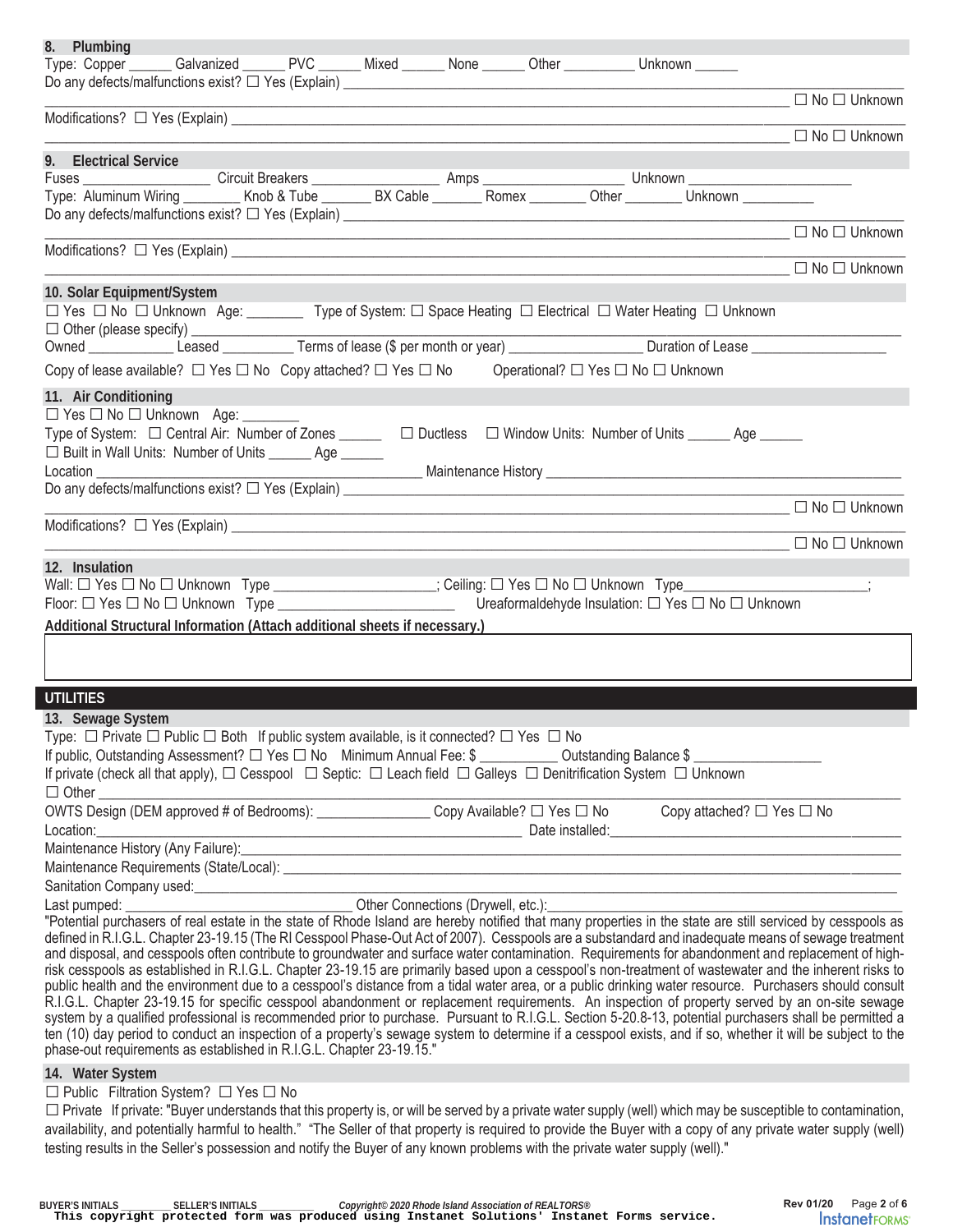|                                                      |                                                                                                                                              | "If a public water supply is not available, the private water supply must be tested in accordance with regulations established by the RI Department of                                                                                                                                                          |
|------------------------------------------------------|----------------------------------------------------------------------------------------------------------------------------------------------|-----------------------------------------------------------------------------------------------------------------------------------------------------------------------------------------------------------------------------------------------------------------------------------------------------------------|
| Health pursuant to R.I.G.L. Section 23-1-5.3."       |                                                                                                                                              |                                                                                                                                                                                                                                                                                                                 |
|                                                      | Well water inspection certificate available? $\Box$ Yes $\Box$ No Copy attached? $\Box$ Yes $\Box$ No                                        |                                                                                                                                                                                                                                                                                                                 |
|                                                      | Water Quality Problems? □ Yes □ No If yes, explain ____________________________                                                              |                                                                                                                                                                                                                                                                                                                 |
|                                                      | Whole House Filtration System? $\Box$ Yes $\Box$ No Rented? $\Box$ Yes $\Box$ No Terms of lease (\$ per month or year) ____________          |                                                                                                                                                                                                                                                                                                                 |
|                                                      |                                                                                                                                              |                                                                                                                                                                                                                                                                                                                 |
|                                                      |                                                                                                                                              |                                                                                                                                                                                                                                                                                                                 |
| Duration of Lease<br><u>Duration</u> of Lease        | Additional Utilities Information (Attach additional sheets if necessary.)                                                                    |                                                                                                                                                                                                                                                                                                                 |
|                                                      |                                                                                                                                              |                                                                                                                                                                                                                                                                                                                 |
|                                                      |                                                                                                                                              |                                                                                                                                                                                                                                                                                                                 |
|                                                      |                                                                                                                                              |                                                                                                                                                                                                                                                                                                                 |
| MUNICIPAL INFORMATION                                |                                                                                                                                              |                                                                                                                                                                                                                                                                                                                 |
| 15. Real Estate Property Tax                         |                                                                                                                                              |                                                                                                                                                                                                                                                                                                                 |
|                                                      |                                                                                                                                              | \$ ____________________________ for fiscal/calendar year ending _________________ Tax Rate: ______________ Current Exemptions: _______________                                                                                                                                                                  |
| 16. Municipal Fire District Tax                      |                                                                                                                                              |                                                                                                                                                                                                                                                                                                                 |
|                                                      |                                                                                                                                              |                                                                                                                                                                                                                                                                                                                 |
|                                                      |                                                                                                                                              |                                                                                                                                                                                                                                                                                                                 |
| 17. Easements/Encroachments                          |                                                                                                                                              | Seller is legally required to provide the Buyer with a copy of any previous surveys of the property and documentation of conservation and/or preservation                                                                                                                                                       |
|                                                      |                                                                                                                                              | easements and restrictions that are in the Seller's possession and notify the Buyer of any known easements, encroachments, covenants or restrictions of                                                                                                                                                         |
|                                                      | the Seller's property. A Buyer may wish to have a boundary or other survey independently performed at Buyer's expense.                       |                                                                                                                                                                                                                                                                                                                 |
|                                                      | Does Seller have a copy of any surveys in his/her possession? $\Box$ Yes $\Box$ No $\Box$ Unknown Copy attached? $\Box$ Yes $\Box$ No        |                                                                                                                                                                                                                                                                                                                 |
|                                                      | Does Seller have any knowledge of easement(s), preservation restrictions or right(s) of way on property? $\Box$ Yes $\Box$ No $\Box$ Unknown |                                                                                                                                                                                                                                                                                                                 |
|                                                      | Does Seller have a copy of documentation of conservation and/or preservation easements or restrictions in his/her possession?                |                                                                                                                                                                                                                                                                                                                 |
|                                                      | $\Box$ Yes $\Box$ No $\Box$ Unknown Copy attached? $\Box$ Yes $\Box$ No                                                                      |                                                                                                                                                                                                                                                                                                                 |
|                                                      |                                                                                                                                              | Does Seller have any knowledge of Encroachments? $\Box$ Yes $\Box$ No $\Box$ Unknown If yes, describe $\Box$                                                                                                                                                                                                    |
|                                                      |                                                                                                                                              |                                                                                                                                                                                                                                                                                                                 |
| 18. Deed                                             |                                                                                                                                              |                                                                                                                                                                                                                                                                                                                 |
|                                                      | Type of deed to be conveyed: $\Box$ Warranty $\Box$ Quitclaim $\Box$ Trustee's $\Box$ Foreclosure $\Box$ Collector's $\Box$ Executor's       |                                                                                                                                                                                                                                                                                                                 |
|                                                      |                                                                                                                                              | Number of parcels conveying: _________________                                                                                                                                                                                                                                                                  |
| 19. Zoning/Historical                                |                                                                                                                                              |                                                                                                                                                                                                                                                                                                                 |
|                                                      |                                                                                                                                              | "Buyers of real estate in the State of Rhode Island are legally obligated to comply with all local real estate ordinances; including, but not limited to<br>ordinances on the number of unrelated persons who may legally reside in a dwelling, as well as ordinances on the number of dwelling units permitted |
|                                                      |                                                                                                                                              | under the local zoning ordinances. If the subject property is located in a historic district, that fact must be disclosed to the buyer, together with the                                                                                                                                                       |
|                                                      |                                                                                                                                              | notification that property located in a historic district may be subject to construction, expansion, or renovation limitations. Contact the local building                                                                                                                                                      |
| inspection official for details."<br>Classification: |                                                                                                                                              |                                                                                                                                                                                                                                                                                                                 |
|                                                      | Have you applied for or been granted a special use permit for this property? $\Box$ Yes $\Box$ No                                            |                                                                                                                                                                                                                                                                                                                 |
| If yes, explain:                                     |                                                                                                                                              |                                                                                                                                                                                                                                                                                                                 |
|                                                      | Is the current use a permitted use under the current zoning regulations? $\Box$ Yes $\Box$ No $\Box$ Unknown                                 |                                                                                                                                                                                                                                                                                                                 |
| If no, explain:                                      | Is the current use non-conforming in any other way? $\Box$ Yes $\Box$ No $\Box$ Unknown                                                      |                                                                                                                                                                                                                                                                                                                 |
| If yes, explain:                                     |                                                                                                                                              |                                                                                                                                                                                                                                                                                                                 |
|                                                      | Is this property located in a historic district? $\Box$ Yes $\Box$ No $\Box$ Unknown                                                         | Historic restrictions? $\Box$ Yes $\Box$ No $\Box$ Unknown                                                                                                                                                                                                                                                      |
|                                                      |                                                                                                                                              |                                                                                                                                                                                                                                                                                                                 |
| 20. Property Restrictions                            |                                                                                                                                              |                                                                                                                                                                                                                                                                                                                 |
|                                                      |                                                                                                                                              | $\Box$ No $\Box$ Unknown                                                                                                                                                                                                                                                                                        |
|                                                      | Type of Restriction: $\square$ Deed $\square$ Subdivision Copy attached? $\square$ Yes $\square$ No                                          |                                                                                                                                                                                                                                                                                                                 |
| 21. Building Permits                                 |                                                                                                                                              |                                                                                                                                                                                                                                                                                                                 |
|                                                      | Have building permits been obtained for all required construction and/or renovation while you have owned the property? $\Box$ Yes $\Box$ No  |                                                                                                                                                                                                                                                                                                                 |
| If no, explain:                                      |                                                                                                                                              |                                                                                                                                                                                                                                                                                                                 |
|                                                      | If yes, has final approval been obtained? $\Box$ Yes $\Box$ No                                                                               |                                                                                                                                                                                                                                                                                                                 |
| 22. Building Code/or Minimum Housing                 |                                                                                                                                              |                                                                                                                                                                                                                                                                                                                 |
|                                                      | Outstanding Violations for which you have been cited while you have owned this property (attach copy): _                                     |                                                                                                                                                                                                                                                                                                                 |
|                                                      |                                                                                                                                              |                                                                                                                                                                                                                                                                                                                 |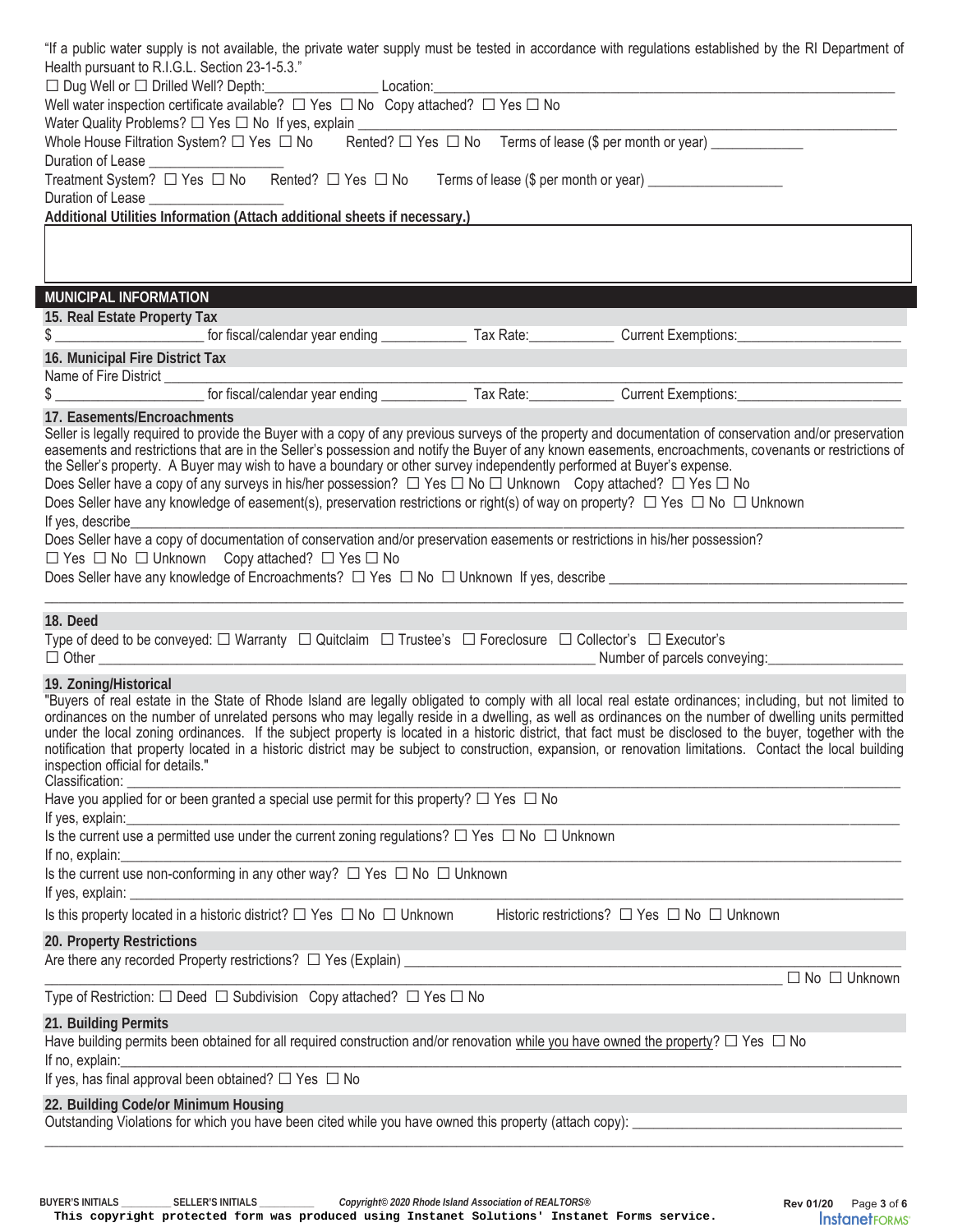**23. Flood Plain**  Is the property located in a flood plain?  $\Box$  Yes  $\Box$  No  $\Box$  Unknown Is there flood insurance on the property?  $\Box$  Yes  $\Box$  No Is there an Elevation Certificate?  $\Box$  Yes  $\Box$  No Copy attached?  $\Box$  Yes  $\Box$  No Is there a Letter of Map Amendment (LOMA)?  $\Box$  Yes  $\Box$  No Copy attached?  $\Box$  Yes  $\Box$  No Flood maps and flood insurance rates are subject to change. For more information, contact the Federal Emergency Management Agency (FEMA) Map Service Center, the National Flood Insurance Program (NFIP) coordinator in the municipality, or an insurance agent for more information. **24. Wetlands**  The location of coastal wetlands, bays, fresh water wetlands, ponds, marshes, river banks or swamps, as those terms are defined in R.I.G.L. 2-1 and the associated buffer areas may impact future property development. If known, Seller must disclose to the Buyer any such determination on all or part of the land made by the Department of Environmental Management. Has all or part of property been determined to be coastal wetland, bog, freshwater wetland, pond, marsh, river bank or swamp? □ Yes (Explain)\_\_\_\_\_\_\_\_\_\_\_\_\_\_\_\_\_\_\_\_\_\_\_\_\_\_\_\_\_\_\_\_\_\_\_\_\_\_\_\_\_\_\_\_\_\_\_\_\_\_\_\_\_\_\_\_\_\_\_\_\_\_\_\_\_\_\_\_\_\_\_\_\_\_\_\_\_\_\_\_\_\_\_\_\_\_\_\_\_\_\_\_\_\_\_\_\_\_\_\_\_\_\_\_\_\_\_ □ Yes (Explain)<br>□ No □ Unknown Copy attached? □ Yes □ No **25. Farms**  Any farm(s) that may be in the municipality are protected by R.I.G.L. 2-23, the "Right to Farm Law." If Buyer feels that this information is relevant to Buyer's decision to purchase this property, Buyer should investigate further. **Additional Municipal Information (Attach additional sheets if necessary.) CONDO/MULTI UNIT 26. Condo/Association Fees**  Monthly Condo/Association Fee: \$ \_\_\_\_\_\_\_\_\_\_\_\_\_\_\_\_\_\_ Included in Condo Fee? (check all that apply) □ Heat □ Electric □ Water □ Sewer  $\Box$  Other Working Capital Deposit? □ Yes □ No If yes, Amount: \$\_\_\_\_\_\_\_\_\_\_\_\_\_\_\_\_\_\_\_\_\_\_\_\_\_\_\_\_ Buyer to pay? □ Yes □ No Current Outstanding Assessments: \$ Fire Alarm System up to date? □ Yes □ No □ Unknown Approved Future Assessments: □ Yes If yes, describe \_\_\_\_\_\_\_\_\_\_\_\_\_\_\_\_\_\_\_\_\_\_\_\_\_\_\_\_\_\_\_\_\_\_\_\_\_\_\_\_\_\_\_\_\_\_\_\_\_\_\_\_\_\_\_\_\_ □ No □ Unknown **27. Multi-Family or Other Rental Property**  Are income and expense figures available?  $\square$  Yes  $\square$  No Copy attached?  $\square$  Yes  $\square$  No Lease(s) period: Copie Lease Copies available? □ Yes □ No Copy attached? □ Yes □ No Number of Legal Units:\_\_\_\_\_\_\_\_\_\_\_\_\_\_\_\_\_\_\_\_\_\_\_\_Seller shall provide a copy of Confirmation of Rental Terms. Copy attached? □ Yes □ No<br>Security Deposits **Dividend** Security Deposits Security Deposits **Example 20 Additional Condo/Multi Unit Information (Attach additional sheets if necessary.) NOTICES/DISCLOSURES 28. Pools & Equipment**  Age of pool: \_\_\_\_\_\_\_\_\_\_\_\_\_\_\_\_\_\_\_\_\_\_\_\_\_\_ Maintenance History (Any Defects): \_\_\_\_\_\_ **\_\_\_\_\_\_\_\_\_\_\_\_\_\_\_\_\_\_\_\_\_\_\_\_\_\_\_\_\_\_\_\_\_\_\_\_\_\_\_\_\_\_\_\_\_\_\_\_\_\_\_\_\_\_\_\_\_\_\_\_\_\_\_\_\_\_\_\_\_\_\_\_\_\_\_\_\_\_\_\_\_\_\_\_\_\_\_\_\_\_\_\_\_\_\_\_\_\_\_\_\_\_\_\_\_\_\_\_\_\_\_\_\_\_\_\_\_\_\_\_** 

Was a permit obtained for the pool?  $\Box$  Yes  $\Box$  No  $\Box$  Unknown

#### **29. Lead Contamination**

"Every Buyer of residential real estate built prior to 1978 is hereby notified that those properties may have lead exposures that may place young children at risk of developing lead poisoning. Lead poisoning in young children may produce permanent neurological damage, including learning disabilities, reduced IQ behavioral problems, and impaired memory. The Seller of that property is required to provide the Buyer with a copy of any lead inspection report in the Seller's possession and notify the Buyer of any known lead poisoning problem. Environmental lead inspection is recommended prior to purchase."

Have you ever had a lead paint inspection conducted?  $\Box$  Yes  $\Box$  No Copy attached?  $\Box$  Yes  $\Box$  No

Lead compliance certificate(s) available?  $\Box$  Yes  $\Box$  No Copy attached?  $\Box$  Yes  $\Box$  No

# **30. Smoke/Carbon Monoxide Detectors**

Installed and functioning? □ Yes □ No R.I.G.L. 23-28.1 requires certain residential dwellings to be equipped with an approved smoke detector and carbon monoxide detector system. **Contact the local Fire Marshal to determine the requirements for this Property**.

#### **31. Radon**

"Radon has been determined to exist in the State of Rhode Island. Testing for the presence of radon in residential real estate prior to purchase is advisable."

Has property been tested for radon?  $\Box$  Yes  $\Box$  No If yes, # of Pico curies/liter:  $\Box$ 

Copy of test available?  $\Box$  Yes  $\Box$  No Copy attached?  $\Box$  Yes  $\Box$  No Any action taken?  $\Box$ 

Is a Radon Mitigation System in use?  $\Box$  Yes  $\Box$  No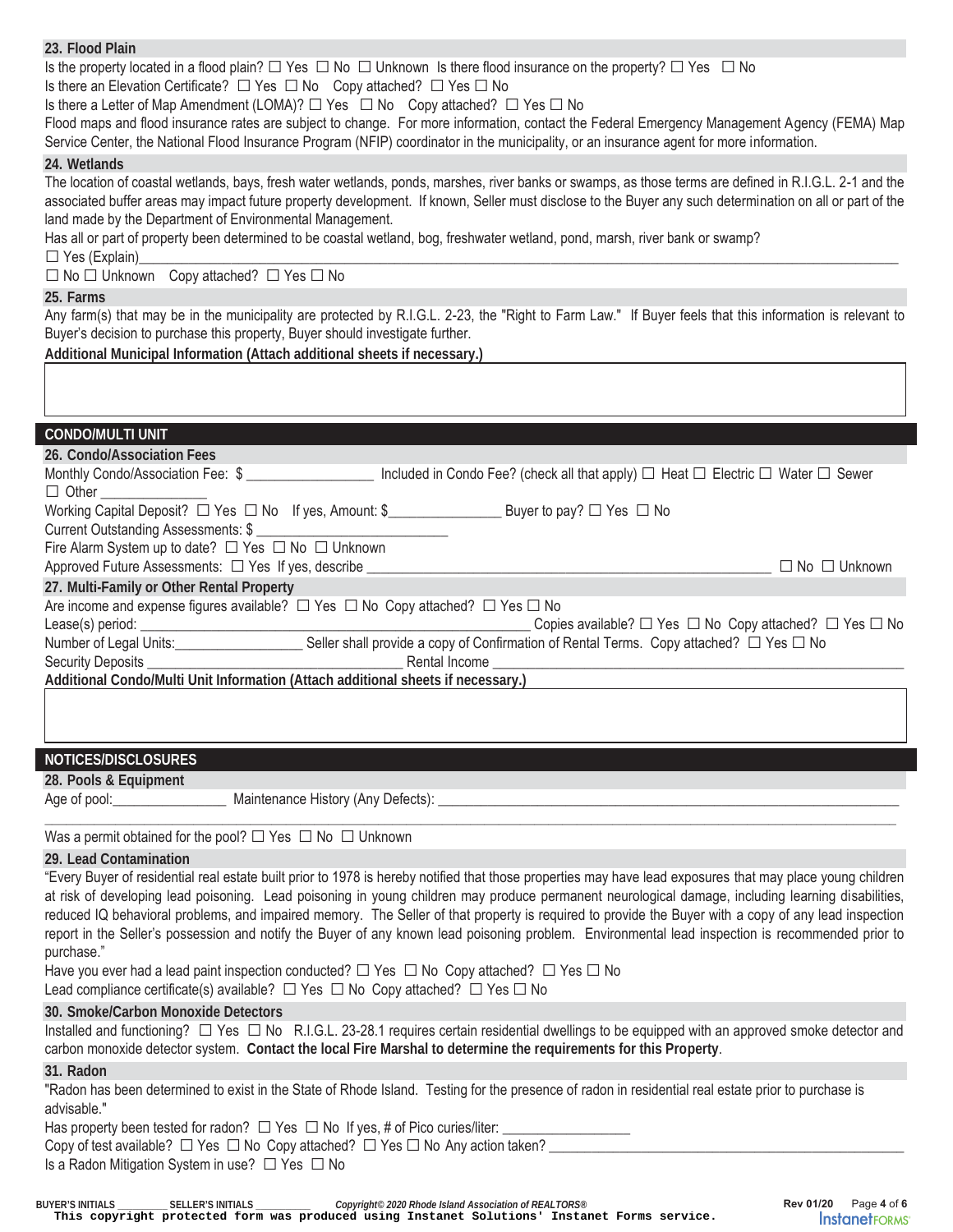#### **32. Mold**

According to the RI Department of Health, "Exposure to a large number of mold spores may cause allergic symptoms such as watery eyes, runny nose, sneezing, itching, coughing, wheezing, difficulty breathing, headache, and fatigue. Repeated exposure to mold can increase a person's sensitivity, causing more severe allergic reactions. Testing for molds is very difficult and expensive and cannot determine whether health effects will occur. If you can see or smell mold it needs to be cleaned up. Sources of moisture may include: flooding, damp basement or crawl space, leaky roof, leaky plumbing, humidifiers, poorly ventilated areas, and/or clothes dryer vented indoors."

 $\_$  , and the set of the set of the set of the set of the set of the set of the set of the set of the set of the set of the set of the set of the set of the set of the set of the set of the set of the set of the set of th

 $\_$  , and the set of the set of the set of the set of the set of the set of the set of the set of the set of the set of the set of the set of the set of the set of the set of the set of the set of the set of the set of th

\_\_\_\_\_\_\_\_\_\_\_\_\_\_\_\_\_\_\_\_\_\_\_\_\_\_\_\_\_\_\_\_\_\_\_\_\_\_\_\_\_\_\_\_\_\_\_\_\_\_\_\_\_\_\_\_\_\_\_\_\_\_\_\_\_\_\_\_\_\_\_\_\_\_\_\_\_\_\_\_\_\_\_\_\_\_\_\_\_\_\_\_\_\_\_\_\_\_\_\_\_\_\_\_\_\_\_\_\_\_\_\_\_\_\_\_\_\_\_\_\_

| Is Seller aware of the presence of any mold conditions, including moisture penetration and/or damage? $\Box$ Yes $\Box$ No $\Box$ Unknown |  |
|-------------------------------------------------------------------------------------------------------------------------------------------|--|
|                                                                                                                                           |  |
| If yes, please describe:                                                                                                                  |  |

Has the property previously been tested for mold?  $\Box$  Yes  $\Box$  No  $\Box$  Unknown Copy attached?  $\Box$  Yes  $\Box$  No Any previous mold mitigation action taken, including modifications to any ventilation system? □ Yes □ No □ Unknown If yes, please describe:

#### **33. Homeowners Insurance Claims History**

Are you aware of any homeowners insurance claims pertaining to this property that have been filed while you have owned it?  $\square$  Yes  $\square$  No If yes, please list all claims.

**Additional Notices/Disclosures Information (Attach additional sheets if necessary.)** 

## **STRUCTURE**

| Do any defects/malfunctions exist in any of the following? Mark Yes (Y), No (N), Unknown (UK) or Not Applicable (NA). |  |                                                   |  |                                                |  |
|-----------------------------------------------------------------------------------------------------------------------|--|---------------------------------------------------|--|------------------------------------------------|--|
| <u>Y N UKNA</u>                                                                                                       |  | <u>Y N UK NA</u>                                  |  | Y N UK NA                                      |  |
| 34 $\Box$ $\Box$ $\Box$ Basement                                                                                      |  | 40 $\Box$ $\Box$ $\Box$ Driveway(s)               |  | $45 \square \square \square \square$ Sidewalks |  |
| 35 $\Box$ $\Box$ $\Box$ $\Box$ Bulkhead/Hatchway                                                                      |  | 41 $\Box$ $\Box$ $\Box$ Exterior Walls            |  | 46 $\Box$ $\Box$ $\Box$ Walls/Fences           |  |
| 36 $\Box$ $\Box$ $\Box$ $\Box$ Ceilings                                                                               |  | 42 000 D Floors                                   |  | 47 $\Box$ $\Box$ $\Box$ Windows                |  |
| 37 $\Box$ $\Box$ $\Box$ $\Box$ Chimney(s)                                                                             |  | 43 $\Box$ $\Box$ $\Box$ $\Box$ Foundation/Slab(s) |  |                                                |  |
| $38 \square \square \square \square$ Doors                                                                            |  | 44 $\Box$ $\Box$ $\Box$ Interior Walls            |  |                                                |  |
| 39 $\Box$ $\Box$ $\Box$ Other Structural Components (Describe) ________________________                               |  |                                                   |  |                                                |  |

**If the answer to any of the items is Yes (Y), please explain. (Attach additional sheets if necessary.)** 

## **EQUIPMENT/SYSTEMS/APPLIANCES**

**Check the equipment/systems/appliances that are conveying with the sale, as well as applicable age and condition. If unknown, check UK. If not applicable, check NA.** 

|                                 | Included in Sale                                    | Age                                                                | Condition                                    |
|---------------------------------|-----------------------------------------------------|--------------------------------------------------------------------|----------------------------------------------|
| <b>48 Alarm/Security System</b> | $\Box$ Yes $\Box$ No $\Box$ NA $\Box$ Negotiable    | $\Box$ < 1 yr $\Box$ 1-5 yrs $\Box$ 6-10 yrs $\Box$ 10 + $\Box$ UK | $\Box$ Working $\Box$ Needs Repair $\Box$ UK |
|                                 | 49 Ceiling/Whole House Fan DYes ONo ONA ONegotiable | $\Box$ <1yr $\Box$ 1-5yrs $\Box$ 6-10 yrs $\Box$ 10+ $\Box$ UK     | □Working □Needs Repair □UK                   |
| 50 Central Vac/Equipment        | $\Box$ Yes $\Box$ No $\Box$ NA $\Box$ Negotiable    | $\Box$ <1yr $\Box$ 1-5yrs $\Box$ 6-10 yrs $\Box$ 10+ $\Box$ UK     | $\Box$ Working $\Box$ Needs Repair $\Box$ UK |
| 51 Dehumidifier                 | $\Box$ Yes $\Box$ No $\Box$ NA $\Box$ Negotiable    | $\Box$ <1yr $\Box$ 1-5yrs $\Box$ 6-10 yrs $\Box$ 10+ $\Box$ UK     | □Working □Needs Repair □UK                   |
| 52 Dishwasher                   | $\Box$ Yes $\Box$ No $\Box$ NA $\Box$ Negotiable    | $\Box$ <1yr $\Box$ 1-5yrs $\Box$ 6-10 yrs $\Box$ 10+ $\Box$ UK     | $\Box$ Working $\Box$ Needs Repair $\Box$ UK |
| 53 Dryer                        | $\Box$ Yes $\Box$ No $\Box$ NA $\Box$ Negotiable    | $\Box$ <1yr $\Box$ 1-5yrs $\Box$ 6-10 yrs $\Box$ 10+ $\Box$ UK     | □Working □Needs Repair □UK                   |
| 54 Freezer                      | $\Box$ Yes $\Box$ No $\Box$ NA $\Box$ Negotiable    | $\Box$ <1yr $\Box$ 1-5yrs $\Box$ 6-10 yrs $\Box$ 10+ $\Box$ UK     | ∟Working ∟Needs Repair ∟UK                   |
| 55 Garage Door Opener(s)        | $\Box$ Yes $\Box$ No $\Box$ NA $\Box$ Negotiable    | $\Box$ <1yr $\Box$ 1-5yrs $\Box$ 6-10 yrs $\Box$ 10+ $\Box$ UK     | $\Box$ Working $\Box$ Needs Repair $\Box$ UK |
| 56 Garbage Disposal             | $\Box$ Yes $\Box$ No $\Box$ NA $\Box$ Negotiable    | $\Box$ <1yr $\Box$ 1-5yrs $\Box$ 6-10 yrs $\Box$ 10+ $\Box$ UK     | $\Box$ Working $\Box$ Needs Repair $\Box$ UK |
| 57 Generator                    | $\Box$ Yes $\Box$ No $\Box$ NA $\Box$ Negotiable    | $\Box$ <1yr $\Box$ 1-5yrs $\Box$ 6-10 yrs $\Box$ 10+ $\Box$ UK     | $\Box$ Working $\Box$ Needs Repair $\Box$ UK |
| 58 Hot Tub/Sauna                | $\Box$ Yes $\Box$ No $\Box$ NA $\Box$ Negotiable    | $\Box$ <1yr $\Box$ 1-5yrs $\Box$ 6-10 yrs $\Box$ 10+ $\Box$ UK     | □Working □Needs Repair □UK                   |
| 59 Intercom System              | $\Box$ Yes $\Box$ No $\Box$ NA $\Box$ Negotiable    | $\Box$ <1yr $\Box$ 1-5yrs $\Box$ 6-10 yrs $\Box$ 10+ $\Box$ UK     | $\Box$ Working $\Box$ Needs Repair $\Box$ UK |
| 60 Jacuzzi/Whirlpool            | $\Box$ Yes $\Box$ No $\Box$ NA $\Box$ Negotiable    | $\Box$ <1yr $\Box$ 1-5yrs $\Box$ 6-10 yrs $\Box$ 10+ $\Box$ UK     | $\Box$ Working $\Box$ Needs Repair $\Box$ UK |
| 61 Kitchen Stove/Oven           | $\Box$ Yes $\Box$ No $\Box$ NA $\Box$ Negotiable    | $\Box$ <1yr $\Box$ 1-5yrs $\Box$ 6-10 yrs $\Box$ 10+ $\Box$ UK     | $\Box$ Working $\Box$ Needs Repair $\Box$ UK |
| 62 Lawn Sprinkler System        | $\Box$ Yes $\Box$ No $\Box$ NA $\Box$ Negotiable    | $\Box$ <1yr $\Box$ 1-5yrs $\Box$ 6-10 yrs $\Box$ 10+ $\Box$ UK     | $\Box$ Working $\Box$ Needs Repair $\Box$ UK |
| 63 Microwave                    | $\Box$ Yes $\Box$ No $\Box$ NA $\Box$ Negotiable    | $\Box$ <1yr $\Box$ 1-5yrs $\Box$ 6-10 yrs $\Box$ 10+ $\Box$ UK     | $\Box$ Working $\Box$ Needs Repair $\Box$ UK |
| 64 Refrigerator                 | $\Box$ Yes $\Box$ No $\Box$ NA $\Box$ Negotiable    | $\Box$ <1yr $\Box$ 1-5yrs $\Box$ 6-10 yrs $\Box$ 10+ $\Box$ UK     | $\Box$ Working $\Box$ Needs Repair $\Box$ UK |
| 65 Satellite Dish               | $\Box$ Yes $\Box$ No $\Box$ NA $\Box$ Negotiable    | $\Box$ <1yr $\Box$ 1-5yrs $\Box$ 6-10 yrs $\Box$ 10+ $\Box$ UK     | $\Box$ Working $\Box$ Needs Repair $\Box$ UK |
|                                 |                                                     |                                                                    |                                              |

**BUYER'S INITIALS \_\_\_\_\_\_\_\_\_\_ SELLER'S INITIALS \_\_\_\_\_\_\_\_\_\_\_** *Copyright© 2020 Rhode Island Association of REALTORS®*